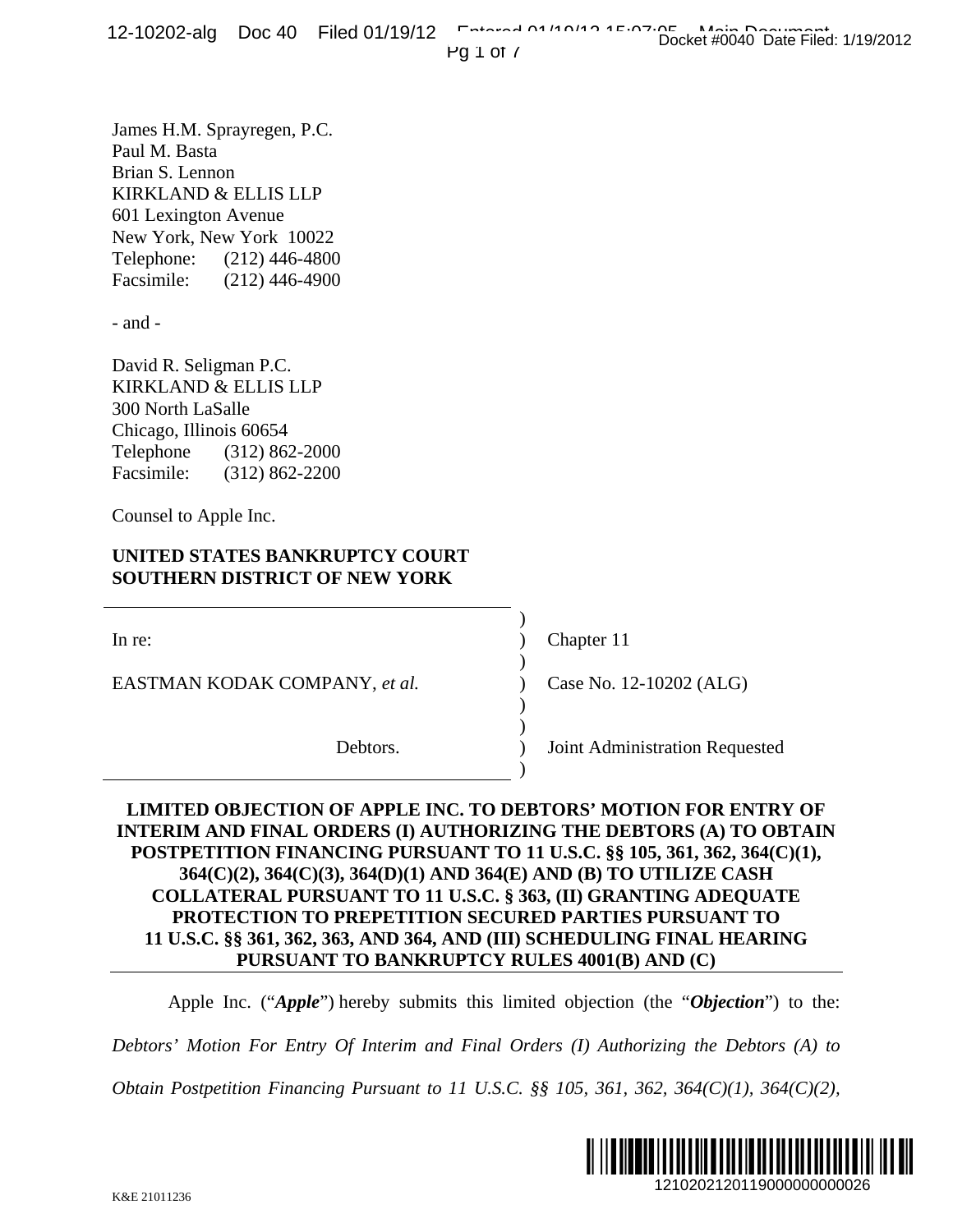#### 12-10202-alg Doc 40 Filed 01/19/12 Entered 01/19/12 15:07:05 Main Document Pg 2 of 7

*364(C)(3), 364(D)(1) and 364(E) and (B) To Utilize Cash Collateral Pursuant to 11 U.S.C. § 363, (II) Granting Adequate Protection to Prepetition Secured Parties Pursuant to 11 U.S.C. §§ 361, 362, 363, and 364, and (III) Scheduling Final Hearing* [Docket No. 16] (the "*DIP Motion*"), and respectfully states as follows:<sup>1</sup>

#### **Introduction**

1. By the DIP Motion, Eastman Kodak Company and certain of its affiliates (collectively, "*Kodak*") seek authority to enter into a \$950 million postpetition financing facility secured by security interests in and liens upon substantially all of Kodak's assets, including certain patents that are subject to ongoing patent ownership and patent infringement disputes between Kodak and Apple. Central to these disputes is Apple's belief that it is the rightful owner of the U.S. Patent No. 6,292,218 (the "*'218 patent*") and potentially other patents in Kodak's digital imaging portfolio. As described below, the disputes are the subject of ongoing actions pending in the U.S. International Trade Commission (the "*ITC*") and the United States District Court for the Western District of New York.<sup>2</sup>

2. Apple does not oppose Kodak's acquisition of postpetition financing as a general matter. However, Kodak cannot grant security interests in and liens upon patents that Kodak does not own. Accordingly, Apple respectfully requests that any order approving the proposed financing (the "*Order*") contain clarifying language that no security interests or liens will attach to patents to which Apple is the owner and has claimed ownership unless and until there is a judicial determination resolving the ownership dispute between Apple and Kodak.

 $\frac{1}{1}$ Capitalized terms used but not otherwise defined herein shall have the meanings set forth in the DIP Motion.

<sup>2</sup> Among the claims asserted in these various actions are patent infringement claims by Apple against Kodak.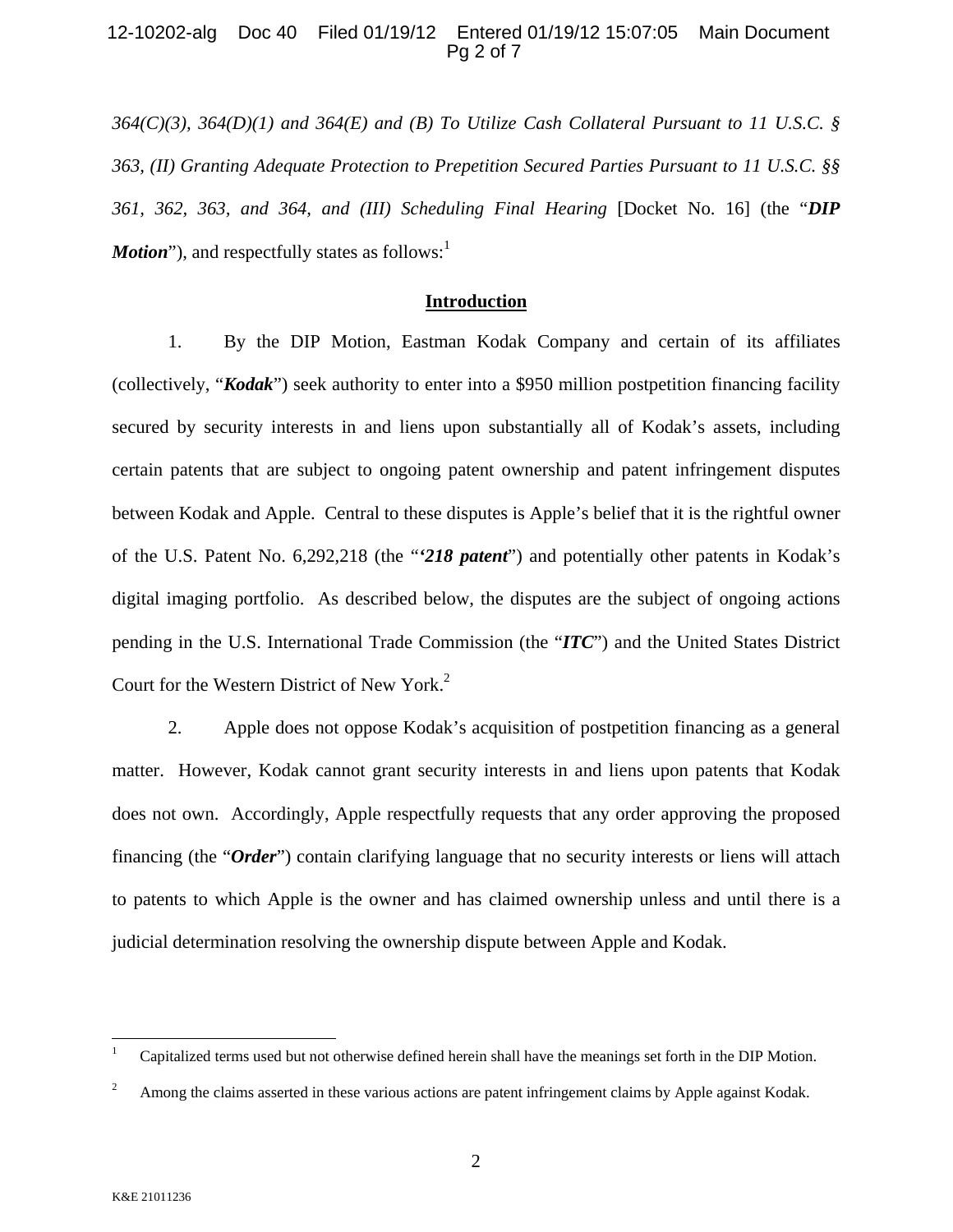#### **Background**

3. Apple is a leading designer and manufacturer of personal computers and mobile communication devices, and is well-known for its iconic Macintosh, iPod, iPhone, and iPad products. Apple's history of launching technically-innovative and commercially-successful products goes back several decades and stems from its substantial commitment to research and development in a wide variety of fields. Included among Apple's research and development activities was pioneering work on digital camera and imaging technology and related hardware, software, and user and communication interfaces.

4. Apple's pioneering work in these areas led to a collaboration in the early 1990s with Kodak, which was the leader in film-based cameras at the time, to explore how the two companies could work together on various projects including commercialization of Apple's digital cameras. Through this collaboration Apple disclosed the architecture for its confidential digital camera technology to Kodak subject to various non-disclosure agreements, which also provided that any improvements Kodak made to Apple's disclosures remain the property of Apple.

5. Apple became aware in 2010 that Kodak had misappropriated Apple's technology and sought patents of its own claiming this technology. In particular, in January 2010 Kodak requested that the ITC institute an investigation to determine whether Apple's iPhone products - which contain a digital camera -- infringe the '218 patent, and also filed a companion complaint alleging infringement of this and another patent in the United States District Court for the Western District of New York (Civil Action No. 6:10-CV-06021 (the "*'021 case*"). Given the potential severity of Kodak's requested relief, in early 2010, Apple launched an extensive internal investigation into Apple's prior relationship with Kodak relating to the development of digital camera technology.

3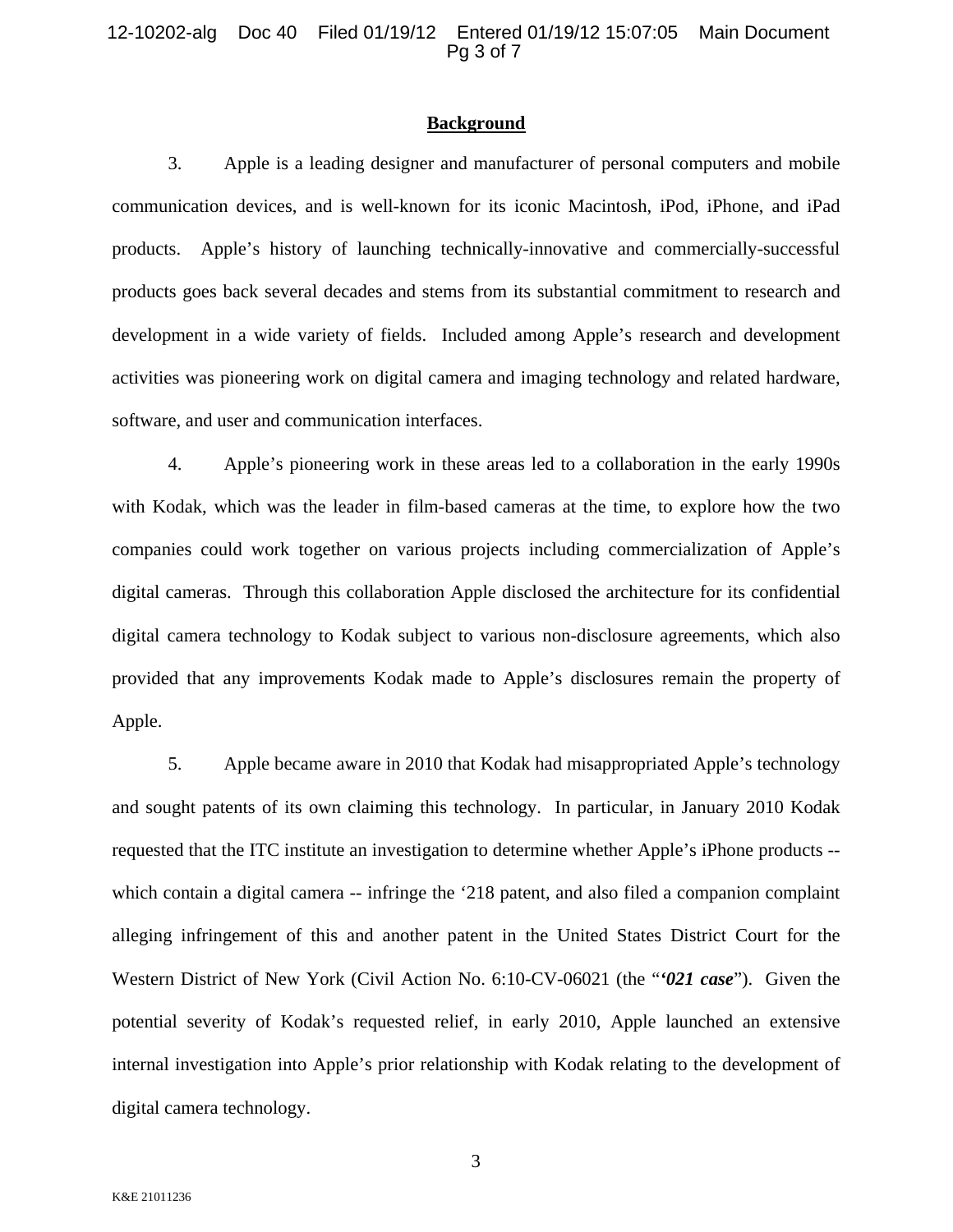#### 12-10202-alg Doc 40 Filed 01/19/12 Entered 01/19/12 15:07:05 Main Document Pg 4 of 7

6. This investigation revealed that Apple is in fact the rightful owner of the '218 patent (and potentially many other Kodak patents) pursuant to disclosures made by Apple to Kodak and contracts made between the parties in the early 1990s. As a result, Apple filed suit against Kodak in August 2010 in the Superior Court of California alleging various causes of action relating to Kodak's improper claim to ownership of Apple's technology, including the '218 patent. After removal and transfer of Apple's suit against Kodak, Apple's causes of action are now pending in the Western District of New York as part of the '021 case.

7. The patents that Kodak sought based on Apple's innovations apparently form the heart of Kodak's digital imaging portfolio and the patent monetization strategy it has pursued over the past several years. The centerpiece of Kodak's patent assertions, and thus the driving force in obtaining what Kodak claims to have been over \$3 billion to date in licensing revenues, is the '218 patent. The '218 patent generally claims a digital camera capable of capturing an image while previewing the scene to be captured on an LCD screen. Over the past several years Kodak has sued the likes of Sony, Matusushita, JVC, Samsung, and LG for infringement of the '218 patent, and claims to have reached royalty-bearing licensing agreements with each of these companies in conjunction with settling these litigations. In addition to Apple, Kodak also has sued, and has pending litigation against, RIM, HTC, Fujifilm, and Samsung (for its tablet-based products) for alleged infringement of the '218 patent.

8. Apple is entitled to restitution of all or a substantial portion of the licensing revenues that Kodak has obtained based on its improper claims to ownership of the '218 patent and potentially other patents sought based on Apple's innovations and technology. Apple has asserted that it is entitled to specific performance requiring Kodak to assign its right to at least the '218 patent to Apple, and to injunctive relief permanently enjoining Kodak from seeking to

4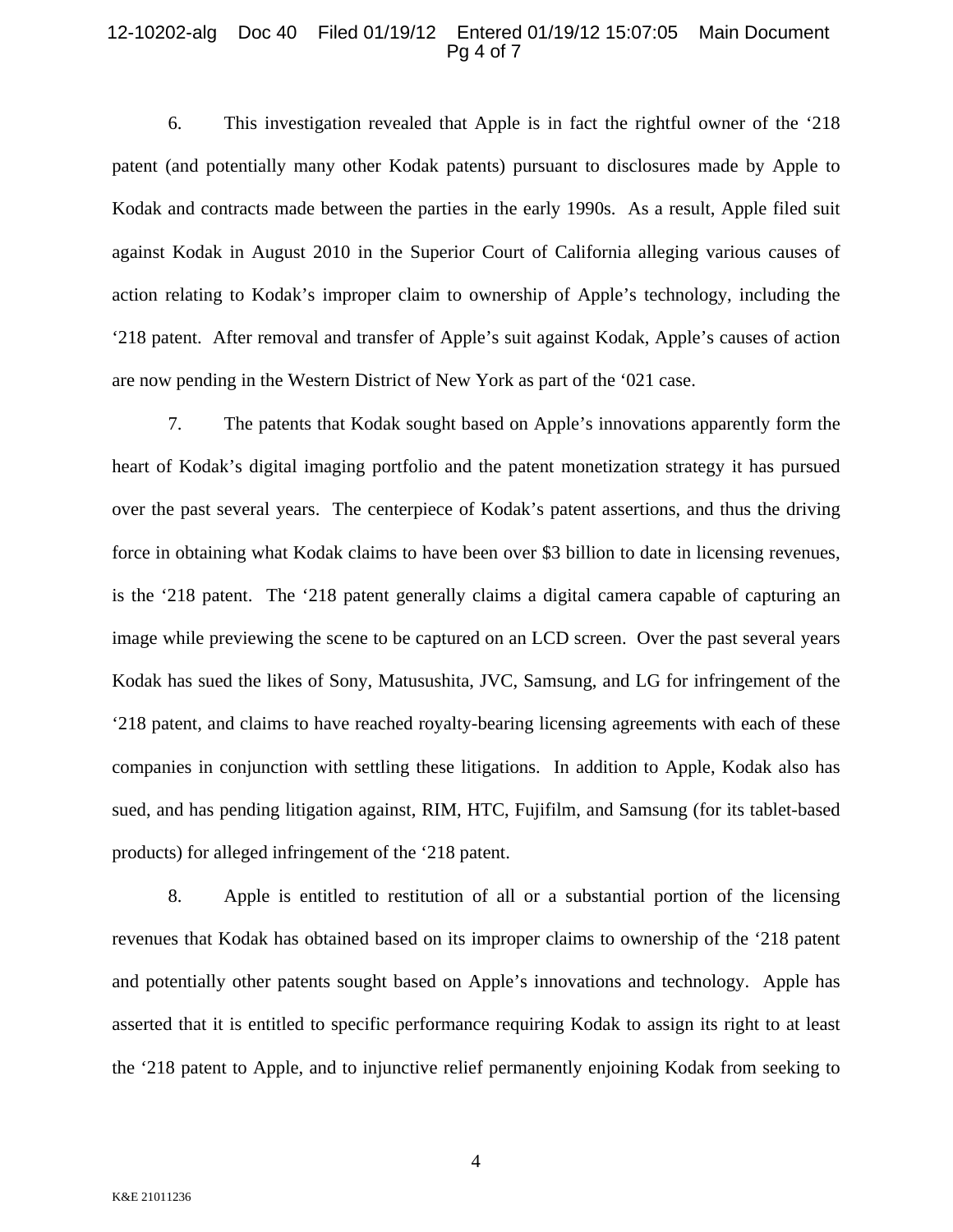## 12-10202-alg Doc 40 Filed 01/19/12 Entered 01/19/12 15:07:05 Main Document Pg 5 of 7

enforce the '218 patent or any other wrongfully-obtained intellectual property right against Apple in any forum.

9. Notably, Kodak's postpetition financing is conditioned on Kodak's filing on or before June 30, 2012 of a motion seeking approval of bid procedures relating to a sale of all or substantially all of its patent portfolio.

## **Limited Objection**

- 10. By the DIP Motion, the Debtors are now seeking authority to grant:
	- a first priority senior security in and a lien upon all pre- and postpetition property of the Debtors, whether existing on the Petition Date or thereafter acquired, that, on or as of the Petition Date (or as a result of the refinancing of the Pre-Petition First Lien Debt) is not subject to valid, perfected and non-avoidable liens (including, upon entry of the Final Order, proceeds from Avoidance Actions);
	- a first priority senior priming security interest in and lien upon all preand post-petition property of the Debtors whether now existing or hereafter acquired, that is subject to the existing liens presently held by any of the Existing Second Lien Debt; and
	- a security interest in and lien upon all pre- and postpetition property of the Debtors whether now existing or hereafter acquired, that is subject to valid, perfected and unavoidable liens in existence immediately prior to the Petition Date, or to any valid and unavoidable liens in existence immediately prior to the Petition Date that are perfected subsequent to the Petition Date as permitted by section 546(b) of the Bankruptcy Code.

*See DIP Motion, p. 22.* 

11. Kodak can only grant security interests in and liens upon patents that it actually

owns. Given the ongoing and potential additional disputes between Apple and Kodak regarding

the ownership of the '218 patent and other intellectual property, Apple respectfully requests that

any order approving the DIP Motion contain the following provision:

Notwithstanding anything contained herein to the contrary, no security interest or lien granted pursuant to this Order shall attach to any and all patents or other intellectual property that is or becomes subject to a claim of ownership by Apple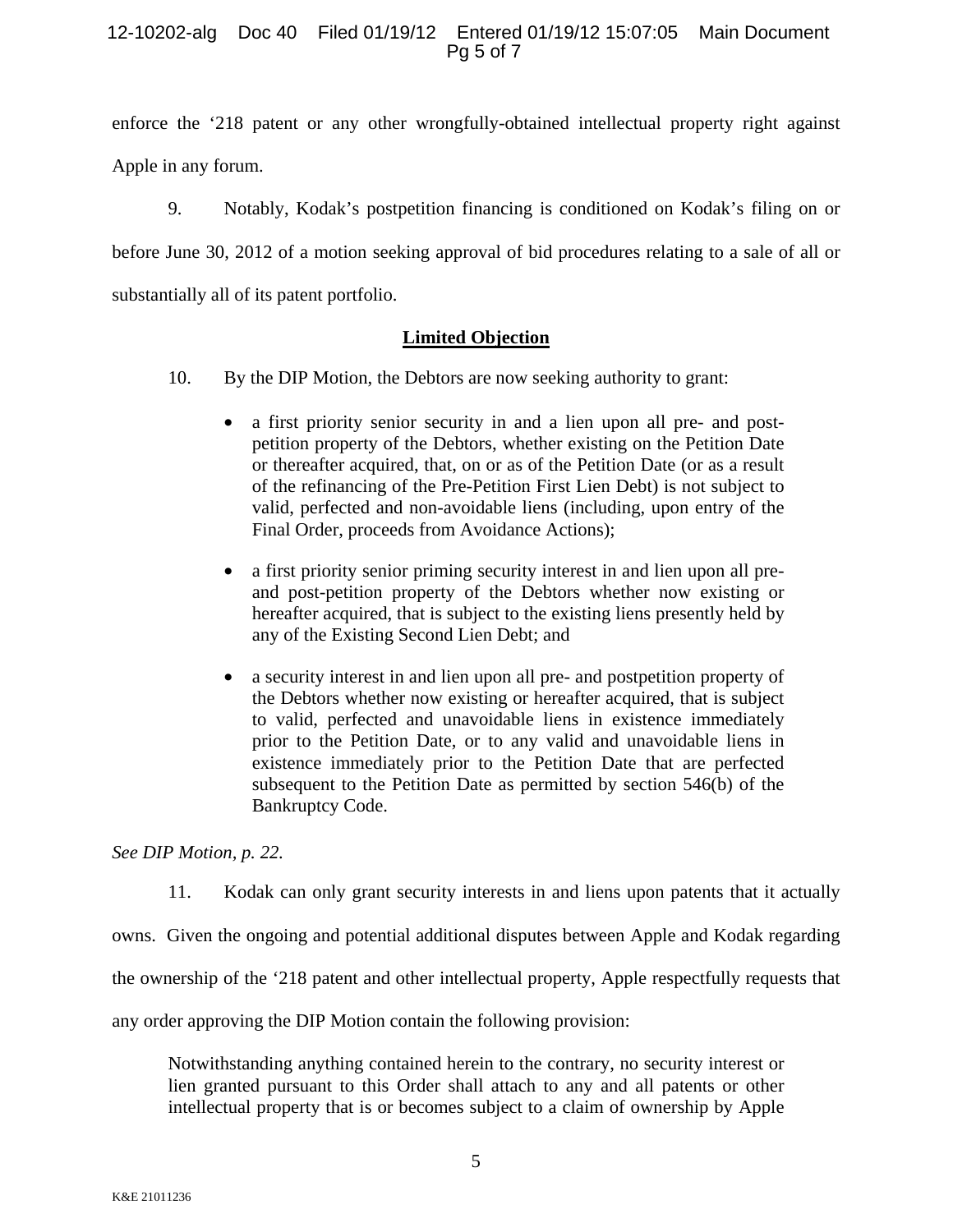#### 12-10202-alg Doc 40 Filed 01/19/12 Entered 01/19/12 15:07:05 Main Document Pg 6 of 7

Inc. unless and until there is an agreement among the Debtors and Apple Inc. or a final judicial determination by a court of competent jurisdiction that such patents or intellectual property constitute property of the Debtors' estates.

#### **Reservation of Rights**

12. Apple is continuing its review of the DIP Motion and all of the other pleadings filed by the Debtors in connection with these chapter 11 cases. Apple expressly reserves the right to supplement this objection and to object to any other motion filed by the Debtors at the "first day" hearing and any other hearing scheduled with respect to these chapter 11 cases as may be necessary.

## **Conclusion**

13. For all of the foregoing reasons, the Debtors respectfully request that the Court deny the DIP Motion to the extent Apple's limited objection is not addressed in the proposed Order.